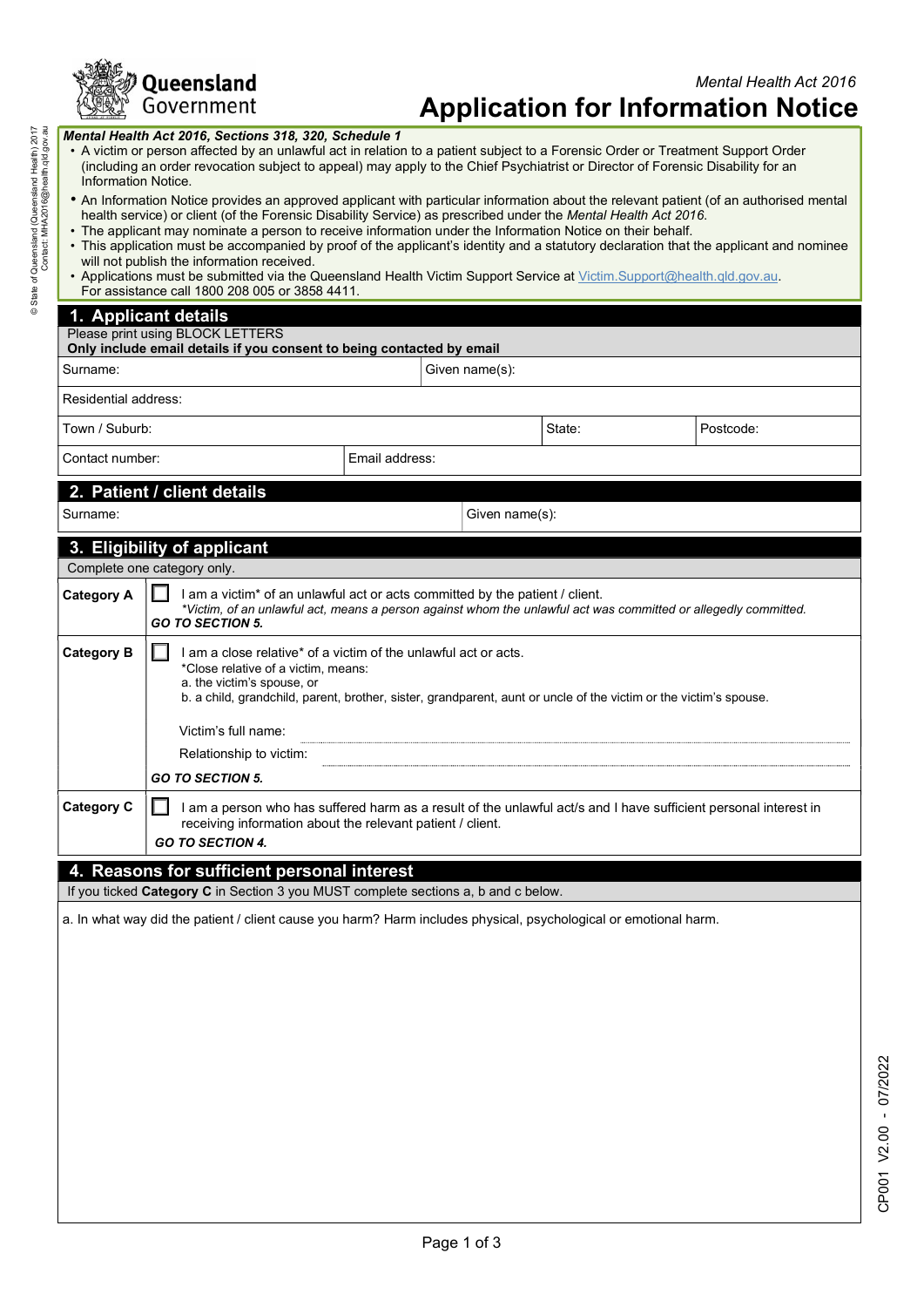b. Do you have concerns about your own safety and welfare in relation to the patient / client? Provide details:

c. Are you likely to come into contact with the patient / client and if so, how?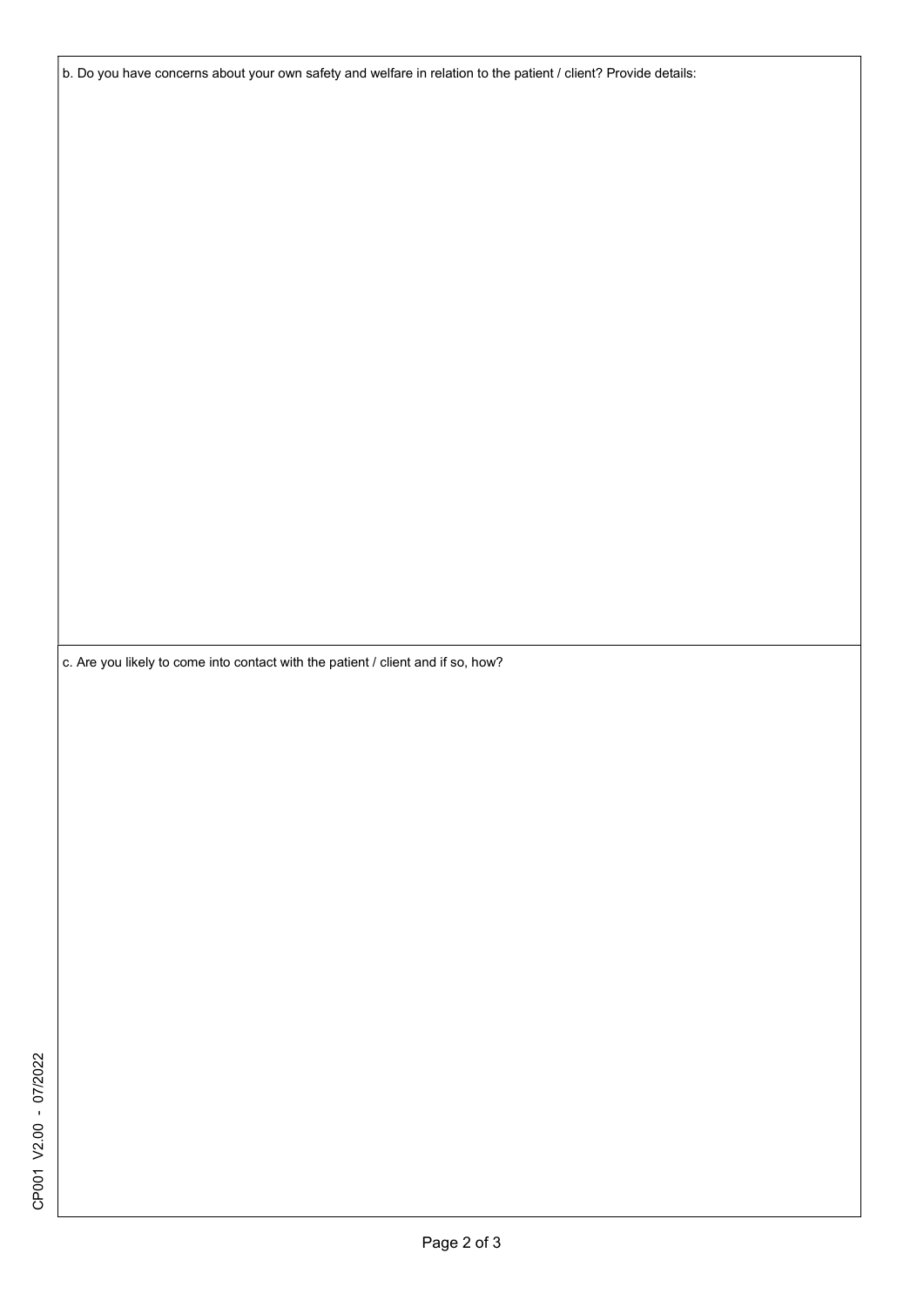

| 5.<br>applicant for the Information Notice.<br>ш<br>for the information notice.<br>6. Proof of identity<br>documents.<br>Current Australian driver's licence                                      | Request to notify relevant patient / client about the Information Notice<br>If an Information Notice is approved, the Chief Psychiatrist, Director of Forensic Disability or anyone else performing a function under<br>the Mental Health Act 2016 or Forensic Disability Act 2011, must NOT tell the relevant patient / client about the making of an<br>Information Notice or any other information that may identify the applicant of the Information Notice.<br>However, the applicant may request that the relevant patient / client be told that:<br>An Information Notice has been made without identifying the applicant, or<br>An Information Notice has been made and the name of the applicant for the Information Notice.<br>If an applicant makes this request, the Chief Psychiatrist, Director of Forensic Disability or other appropriate person may tell the<br>relevant patient / client of the requested information if it is in the patient's / client's best interests.<br>If the Information Notice is to remain confidential from the relevant patient / client, go to section 6.<br>request that the relevant patient / client be told that an Information Notice has been made, without identifying me as the<br>request that the relevant patient / client be told that an information notice has been made, and that they be told that I applied<br>This application MUST be accompanied by proof of the applicant's identity.<br>Please provide certified copies only (certified by a Justice of the Peace or Commissioner for Declarations). Do not send original<br>Indicate which document you have attached. Only one document is required.<br>$\Box$ Current passport<br>If you do not have any of the listed documents, contact the Queensland Health Victim Support Service on 1800 208 005 or 3858 4411. | <b>I</b> Birth certificate | $\Box$ Other (specify): |  |
|---------------------------------------------------------------------------------------------------------------------------------------------------------------------------------------------------|----------------------------------------------------------------------------------------------------------------------------------------------------------------------------------------------------------------------------------------------------------------------------------------------------------------------------------------------------------------------------------------------------------------------------------------------------------------------------------------------------------------------------------------------------------------------------------------------------------------------------------------------------------------------------------------------------------------------------------------------------------------------------------------------------------------------------------------------------------------------------------------------------------------------------------------------------------------------------------------------------------------------------------------------------------------------------------------------------------------------------------------------------------------------------------------------------------------------------------------------------------------------------------------------------------------------------------------------------------------------------------------------------------------------------------------------------------------------------------------------------------------------------------------------------------------------------------------------------------------------------------------------------------------------------------------------------------------------------------------------------------------------------------------------------------------------------------------------|----------------------------|-------------------------|--|
| 7. Nominee's details (if applicable)                                                                                                                                                              |                                                                                                                                                                                                                                                                                                                                                                                                                                                                                                                                                                                                                                                                                                                                                                                                                                                                                                                                                                                                                                                                                                                                                                                                                                                                                                                                                                                                                                                                                                                                                                                                                                                                                                                                                                                                                                              |                            |                         |  |
|                                                                                                                                                                                                   | The applicant may appoint one nominee to receive information under the Information Notice on their behalf.<br>Only include email details if you consent to being contacted by email                                                                                                                                                                                                                                                                                                                                                                                                                                                                                                                                                                                                                                                                                                                                                                                                                                                                                                                                                                                                                                                                                                                                                                                                                                                                                                                                                                                                                                                                                                                                                                                                                                                          |                            |                         |  |
|                                                                                                                                                                                                   | I wish to nominate another person to receive information on my behalf                                                                                                                                                                                                                                                                                                                                                                                                                                                                                                                                                                                                                                                                                                                                                                                                                                                                                                                                                                                                                                                                                                                                                                                                                                                                                                                                                                                                                                                                                                                                                                                                                                                                                                                                                                        |                            |                         |  |
| Surname:                                                                                                                                                                                          |                                                                                                                                                                                                                                                                                                                                                                                                                                                                                                                                                                                                                                                                                                                                                                                                                                                                                                                                                                                                                                                                                                                                                                                                                                                                                                                                                                                                                                                                                                                                                                                                                                                                                                                                                                                                                                              | Given name(s):             |                         |  |
| Residential address:                                                                                                                                                                              |                                                                                                                                                                                                                                                                                                                                                                                                                                                                                                                                                                                                                                                                                                                                                                                                                                                                                                                                                                                                                                                                                                                                                                                                                                                                                                                                                                                                                                                                                                                                                                                                                                                                                                                                                                                                                                              |                            |                         |  |
| Town / Suburb:                                                                                                                                                                                    |                                                                                                                                                                                                                                                                                                                                                                                                                                                                                                                                                                                                                                                                                                                                                                                                                                                                                                                                                                                                                                                                                                                                                                                                                                                                                                                                                                                                                                                                                                                                                                                                                                                                                                                                                                                                                                              | State:                     | Postcode:               |  |
| Contact number:                                                                                                                                                                                   | Email address:                                                                                                                                                                                                                                                                                                                                                                                                                                                                                                                                                                                                                                                                                                                                                                                                                                                                                                                                                                                                                                                                                                                                                                                                                                                                                                                                                                                                                                                                                                                                                                                                                                                                                                                                                                                                                               |                            |                         |  |
| Relationship of applicant to nominee:                                                                                                                                                             |                                                                                                                                                                                                                                                                                                                                                                                                                                                                                                                                                                                                                                                                                                                                                                                                                                                                                                                                                                                                                                                                                                                                                                                                                                                                                                                                                                                                                                                                                                                                                                                                                                                                                                                                                                                                                                              |                            |                         |  |
| 8. Document checklist                                                                                                                                                                             |                                                                                                                                                                                                                                                                                                                                                                                                                                                                                                                                                                                                                                                                                                                                                                                                                                                                                                                                                                                                                                                                                                                                                                                                                                                                                                                                                                                                                                                                                                                                                                                                                                                                                                                                                                                                                                              |                            |                         |  |
| Tick $(\checkmark)$ applicable box(s) and attach relevant documents                                                                                                                               |                                                                                                                                                                                                                                                                                                                                                                                                                                                                                                                                                                                                                                                                                                                                                                                                                                                                                                                                                                                                                                                                                                                                                                                                                                                                                                                                                                                                                                                                                                                                                                                                                                                                                                                                                                                                                                              |                            |                         |  |
|                                                                                                                                                                                                   | Attach a certified copy of proof of identity for yourself<br>Attach a completed statutory declaration that you will not publish the information received under an Information Notice<br>If you have nominated another person to receive information on your behalf, attach a statutory declaration completed by the<br>nominee that the nominee will not publish the information received under an Information Notice                                                                                                                                                                                                                                                                                                                                                                                                                                                                                                                                                                                                                                                                                                                                                                                                                                                                                                                                                                                                                                                                                                                                                                                                                                                                                                                                                                                                                        |                            |                         |  |
| 9. Applicant's signature                                                                                                                                                                          |                                                                                                                                                                                                                                                                                                                                                                                                                                                                                                                                                                                                                                                                                                                                                                                                                                                                                                                                                                                                                                                                                                                                                                                                                                                                                                                                                                                                                                                                                                                                                                                                                                                                                                                                                                                                                                              |                            |                         |  |
| Name:                                                                                                                                                                                             | Signature:                                                                                                                                                                                                                                                                                                                                                                                                                                                                                                                                                                                                                                                                                                                                                                                                                                                                                                                                                                                                                                                                                                                                                                                                                                                                                                                                                                                                                                                                                                                                                                                                                                                                                                                                                                                                                                   |                            | Date:                   |  |
| TO:<br>C/O Queensland Health Victim Support Service<br>Victim.Support@health.qld.gov.au<br>PO Box 710, Ashgrove Qld 4060<br>07 3858 4411 or free call 1800 208 005<br>www.health.gld.gov.au/ghvss | <b>Chief Psychiatrist / Director of Forensic Disability</b>                                                                                                                                                                                                                                                                                                                                                                                                                                                                                                                                                                                                                                                                                                                                                                                                                                                                                                                                                                                                                                                                                                                                                                                                                                                                                                                                                                                                                                                                                                                                                                                                                                                                                                                                                                                  |                            |                         |  |
| <b>OFFICE USE ONLY</b>                                                                                                                                                                            | Received by the office of the Chief Psychiatrist or Director of Forensic Disability                                                                                                                                                                                                                                                                                                                                                                                                                                                                                                                                                                                                                                                                                                                                                                                                                                                                                                                                                                                                                                                                                                                                                                                                                                                                                                                                                                                                                                                                                                                                                                                                                                                                                                                                                          |                            |                         |  |
| Name of receiving officer:                                                                                                                                                                        |                                                                                                                                                                                                                                                                                                                                                                                                                                                                                                                                                                                                                                                                                                                                                                                                                                                                                                                                                                                                                                                                                                                                                                                                                                                                                                                                                                                                                                                                                                                                                                                                                                                                                                                                                                                                                                              |                            | Date:                   |  |
|                                                                                                                                                                                                   |                                                                                                                                                                                                                                                                                                                                                                                                                                                                                                                                                                                                                                                                                                                                                                                                                                                                                                                                                                                                                                                                                                                                                                                                                                                                                                                                                                                                                                                                                                                                                                                                                                                                                                                                                                                                                                              |                            |                         |  |
|                                                                                                                                                                                                   |                                                                                                                                                                                                                                                                                                                                                                                                                                                                                                                                                                                                                                                                                                                                                                                                                                                                                                                                                                                                                                                                                                                                                                                                                                                                                                                                                                                                                                                                                                                                                                                                                                                                                                                                                                                                                                              | Page 3 of 3                |                         |  |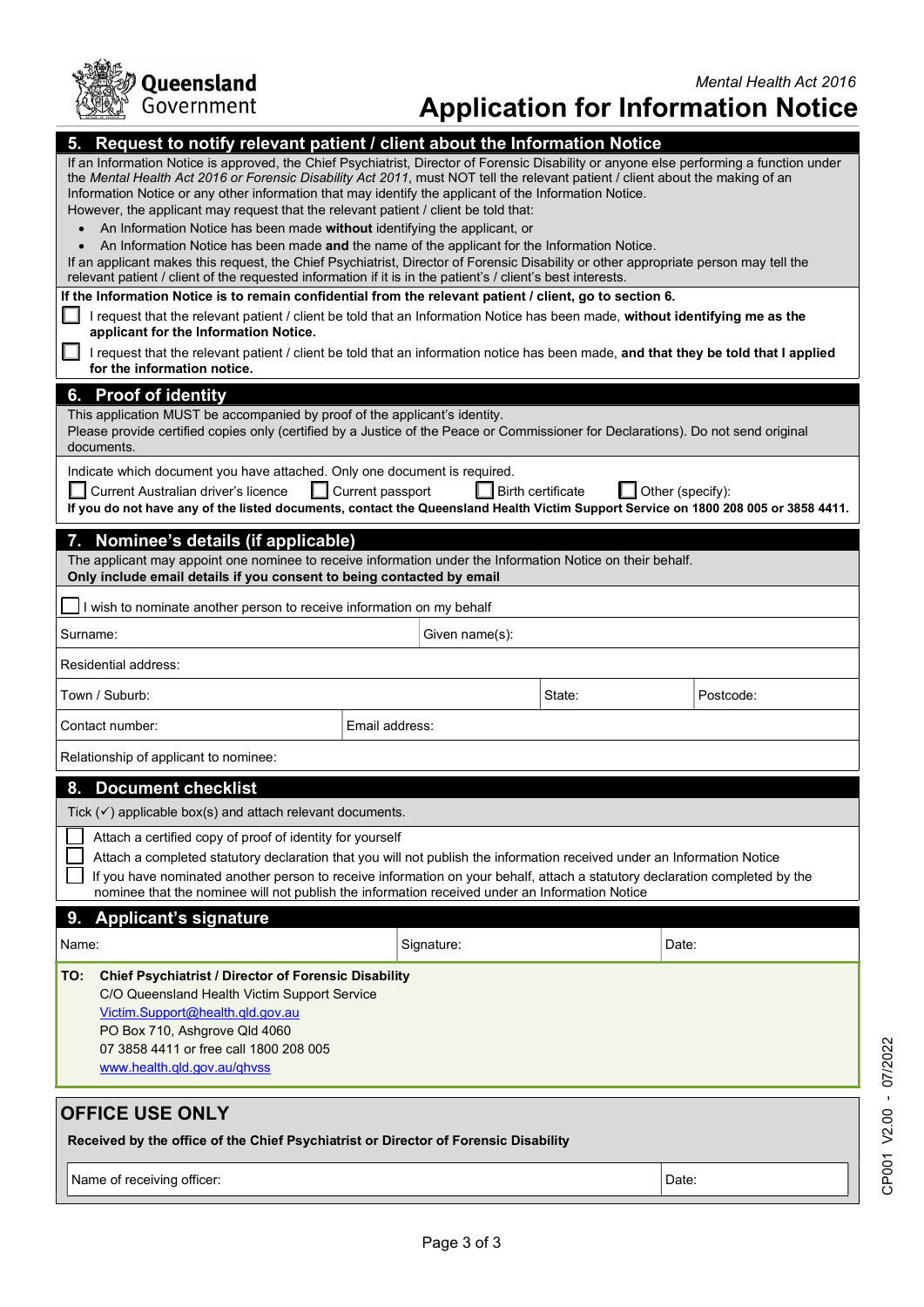## **Oaths Act 1867 Statutory Declaration**

## QUEENSLAND TO WIT

 $\overline{a}$ 

| ۱, |                                                                                                                                                                                                                                             |  |  |  |  |  |
|----|---------------------------------------------------------------------------------------------------------------------------------------------------------------------------------------------------------------------------------------------|--|--|--|--|--|
| of | in the state of                                                                                                                                                                                                                             |  |  |  |  |  |
|    | do solemnly and sincerely declare that                                                                                                                                                                                                      |  |  |  |  |  |
|    | as the applicant for an information notice pursuant to section 318 of the Mental Health Act<br>2016 (Qld), I will not publish information received under the notice in contravention of section<br>326 of the Mental Health Act 2016 (Qld). |  |  |  |  |  |
|    |                                                                                                                                                                                                                                             |  |  |  |  |  |
|    |                                                                                                                                                                                                                                             |  |  |  |  |  |
|    |                                                                                                                                                                                                                                             |  |  |  |  |  |
|    |                                                                                                                                                                                                                                             |  |  |  |  |  |
|    |                                                                                                                                                                                                                                             |  |  |  |  |  |
|    |                                                                                                                                                                                                                                             |  |  |  |  |  |

And I make this solemn declaration conscientiously believing the same to be true, and by virtue of the provisions of the Oaths Act 1867.

|                                 | Signature of the declarant/deponent |
|---------------------------------|-------------------------------------|
| Taken and declared before me at |                                     |
| this<br>day of                  |                                     |
|                                 | A Justice of the                    |
|                                 | Peace/Commissioner for              |
|                                 | Declarations.                       |